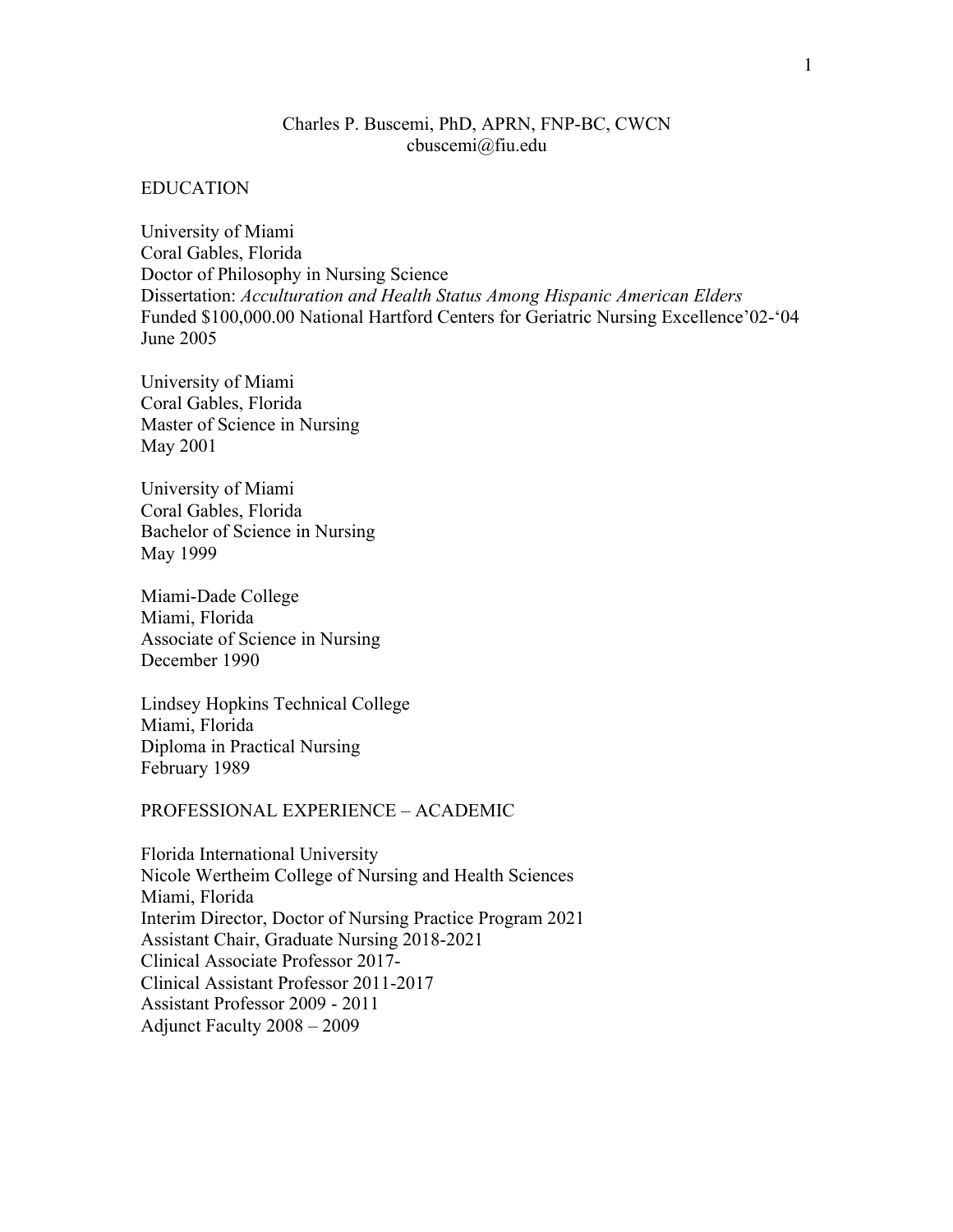Barry University School of Nursing Miami Shores, Florida Adjunct Faculty, January 2006 – 2007

University of Phoenix School of Nursing Plantation, Florida Faculty, 2004 – 2007

#### PROFESSIONAL EXPERIENCE – NON-ACADEMIC

FIU Faculty Practice/Jessie Trice Community Health Centers, Inc 5607 NW 27th AVE Miami, Florida 33142 Family Nurse Practitioner December 2015 - 2016

Wound Technology Network 3440 Hollywood Blvd. Suite 460 Hollywood, Florida 33021 Advanced Registered Nurse Practitioner July 2005 – present

Whole Health Management / FPL-Well 9250 W. Flagler Street Miami, Florida 33174 Family Nurse Practitioner June 2006 - February 2008

University of Miami Miller School of Medicine Clinical Immunology, Adult HIV/AIDS Division 1400 NW 10th Ave. Suite 813 Miami, Florida 33136 Advanced Registered Nurse Practitioner March 2002 – July 2005

Health Logic Medical Center, LLC 6285 Sunset Drive, Suite 200 Miami, Florida 33143 Advanced Registered Nurse Practitioner June 2001 – January 2002

Pan American Hospital Home Health Agency 815 N.W. 57th Avenue, Suite 335 Miami, Florida 33126 Registered Nurse August 1999 – May 2001 Manager, Patient Care Services (D.O.N.) January 1998 – August 1999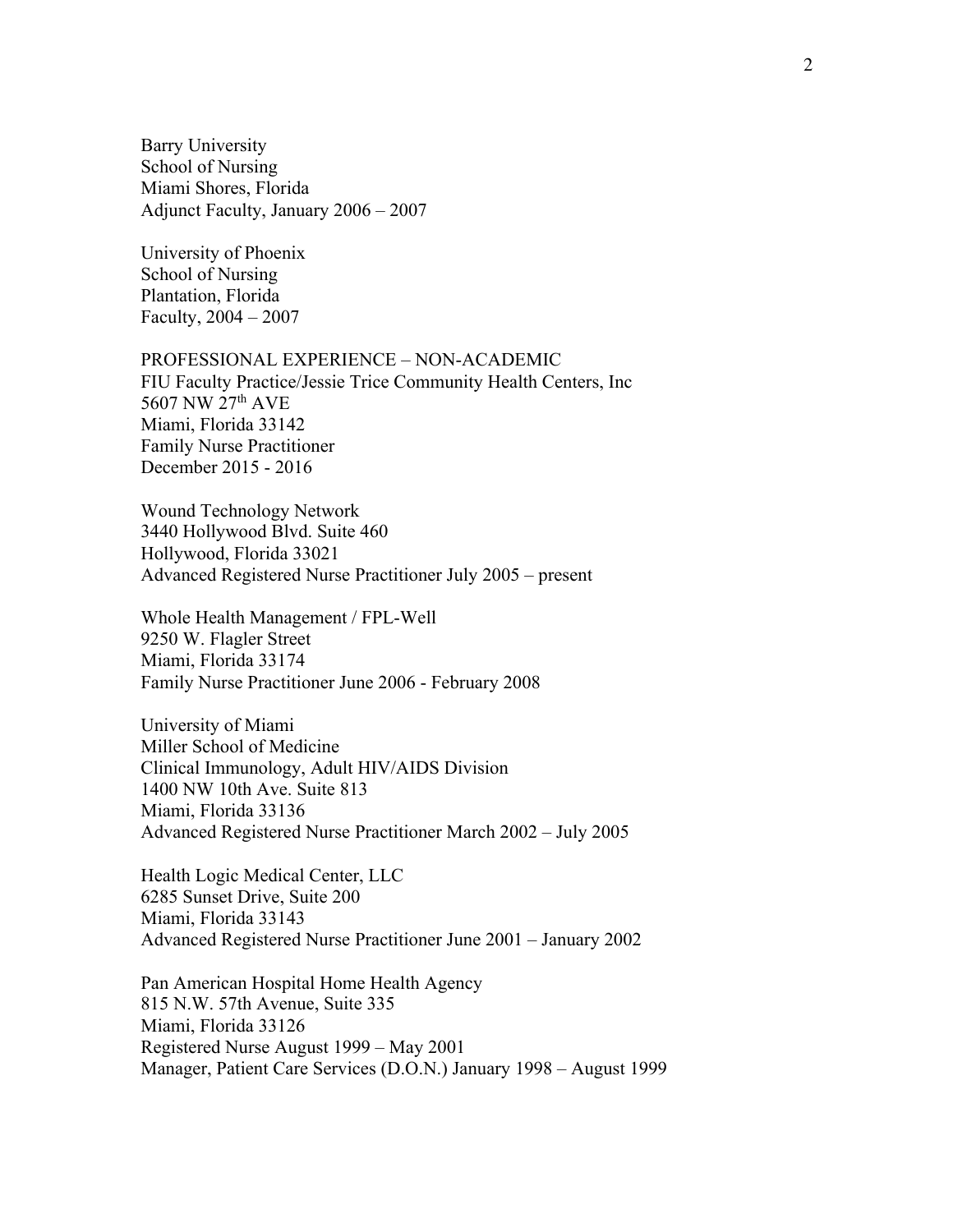Columbia Homecare Cedars Medical Center 1400 N.W. 12th Avenue, 4th Floor Miami, Florida 33136 Associate Director of Professional Services June 1997 – Dec. 1997 Performance Improvement Coordinator October 1996 – June 1997 Homecare Coordinator December 1994 – September 1996

Vitas Health Care Incorporated of Florida 4770 Biscayne Blvd., Suite 500 Miami, Florida 33147 Hospice Homecare Registered Nurse December 1993 – November 1994

Jackson Health System-Public Health Trust Adult AIDS Unit, North Wing 3 1611 N.W. 12th Avenue Miami, Florida 33136 Associate Head Nurse October 1992 – December 1993 Clinical Nurse II January 1991 – September 1992

South Miami Hospital 7400 S.W. 62nd Avenue Miami, Florida 33167 Float LPN February 1989 – December 1990

LICENSURE/SPECIALTY CERTIFICATION FLORIDA APRN – 2210072 ANCC – Board Certified Family Nurse Practitioner (FNP-BC) WOCNCB – Board Certified Wound Care Nurse (CWCN)

TEACHING ACTIVITIES CNHS Undergraduate Program : NUR 3066C HEALTH ASSESSMENT AND PROMOTION

CNHS Graduate Program (MSN): NGR 6910C RESEARCH PROJECT NGR 5110 THEORIES IN NURSING NGR 6601C ADVANCED FAMILY HEALTH NURSING 1 NGR 6210L ADVANCED ADULT HEALTH NURSING PRACTICUM I NGR 6602C ADVANCED FAMILY HEALTH NURSING II NGR 6602L ADVANCED FAMILY HEALTH NURSING PRACTICUM II NGR 6704L ROLE SYNTHESIS IN FAMILY HEALTH NURSING (LEAD FACULTY, SUMMER 2013) NGR 6748 CLINICAL DECISION MAKING FOR APN-FAMILY NGR 6743 APN CLIN. ED. SEMINAR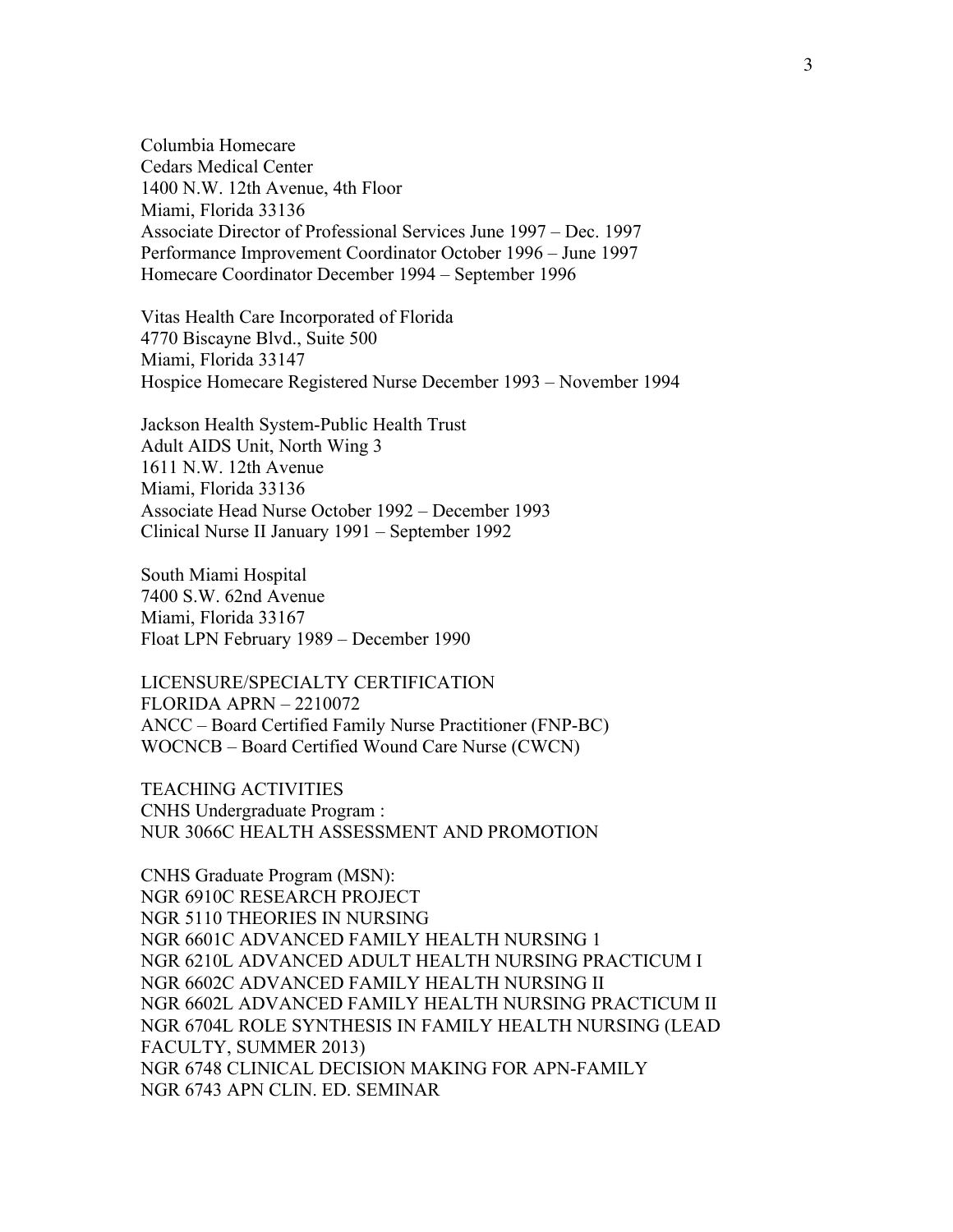CNHS Doctoral Program: (DNP) NGR 7891 HEALTHCARE FINANCE NGR 7853 TRANSLATIONAL RESEARCH NGR 7854 ANALYTICAL METHODS FOR EVIDENCE-BASED CLINICAL PRACTICE NGR 7892L HEALTH POLICY PRACTICUM NGR 7940 DNP PROJECT I NGR 7941 DNP PROJECT II NGR 7942 DNP PROJECT III

SCHOLARLY ACTIVITIES Publications:

Duque, C. Sarik, D. **Buscemi, C., &** Garlesky, C. (in review). Caring for the pediatric patient post-Nuss procedure - Improving nurses' knowledge. *Journal of Pediatric Surgical Nursing.*

**Buscemi, C**. (2021). Coming out to your healthcare provider. *The Journal of the American Association of Nurse Practitioners. 33*(12). 1109-10.

Bryant, K., **Buscemi, C**., Ferrara, S., McCamey, D., & McDaniel, V (2021, Nov 3). DOCs at the table: Promoting diversity, transforming nursing practice. *Clinical Advisor*. https://www.clinicaladvisor.com/home/meeting-coverage/dnps-of-color-2021/highlightsdei-roundtable-discussion-dnps-color-conference/

**Buscemi, C**, & Gonzalez, A. (2021, July 22). Case study: Medical device related pressure injury treatment using DACC technology dressings*. Wound Source*. https://www.woundsource.com/blog/case-study-medical-device-related-pressure-injurytreatment-using-dacc-technology-dressings

Gonzalez, A., Delgado, V., & **Buscemi, C.** (2019) Wound closure rates: A comparison between APRN and PCP treatment. *The Journal for Nurse Practitioners. 15*(9), e173.

**Buscemi, C.** (2018). Kennedy terminal ulcer. *Clinical Advisor*, *21*(9), 58.

**Buscemi, C**. & Romeo, C. (2014). Wound healing, angiotensin converting enzyme inhibition and collagen-containing products. *Journal of Wound, Ostomy and Continence Nursing. 41*(6), 611-614.

Romeo, C. & **Buscemi, C.** (2013). Treating a chronic wound in a non-adherent patient: A case study. *Journal of Wound, Ostomy and Continence Nursing.40*(2), 195-197.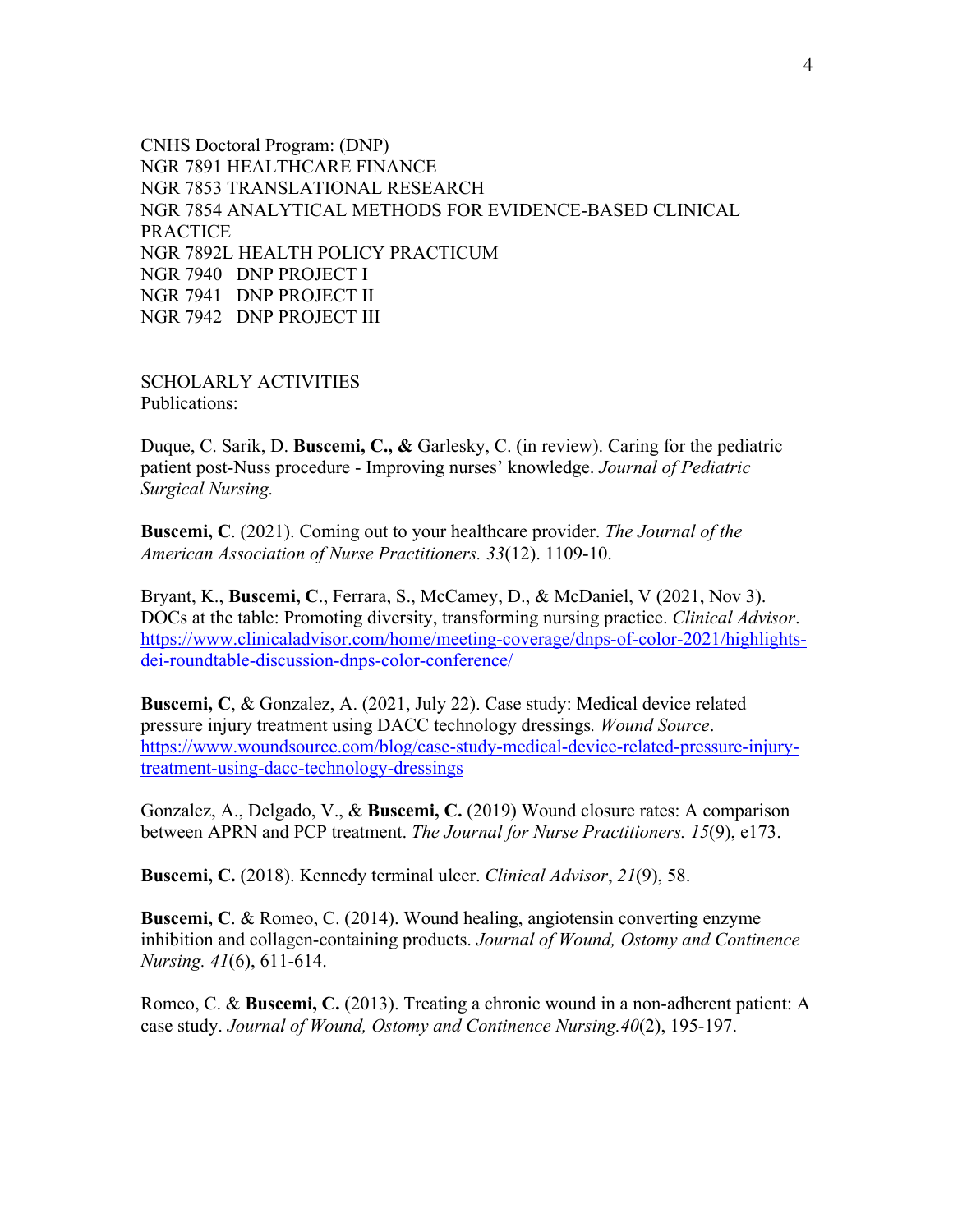**Buscemi, C**., Williams, C., Tappen, R., & Blais, K (2012). Acculturation and health status among Hispanic American elders. *Journal of Transcultural Nursing, 23*(3), 229-236.

**Buscemi, C**. (2011). Acculturation: State of the science in nursing. *Journal of Cultural Diversity, 18*(2), 40-43.

Morgan, B., **Buscemi, C**., & Fajardo, V. (2004). Assessing instruments in a Cuban American population. *Journal of Transcultural Nursing*, *15*(2), 139-146.

Williams, C.L., Tappen, R., **Buscemi, C**., Rivera, R., & Lezcano, J. (2001). Obtaining family consent for participation in Alzheimer's research in a Cuban-American population: Strategies to overcome the barriers. *American Journal of Alzheimer's Disease and Other Dementias, 16*(3), 183-187.

**Buscemi, C**. (2000). Diabetes: A Cuban-American perspective. *Home Healthcare Nurse, 18*(10), 635-638.

**Buscemi, C**. (2000). Quiet, please: Safeguarding patient privacy. *Nursing Spectrum, 10*(16), 18-19.

**Buscemi, C**. (2000). Development of a disease management program. *Home Healthcare Nurse Manager, 4*(1), 3-6

Published Abstracts:

Reyes, M. & **Buscemi, C.** (2020). Systematic review: An educational strategy to improve medication compliance and decrease hospital readmission among adolescents with bipolar disorder [Abstract]. *CNS Spectrums. Journal of the Neuroscience Education Institute, 14*(2), 300-301.

**Buscemi, C**., Gonzalez. A., & Nava. P. (2018). Dialkyl carbamoyl chloride (DACC) dressings for wound resolution in a patient with a recalcitrant medical device related pressure injury to the penis [Abstract]. *Journal of Wound, Ostomy and Continence Nursing, 45*, S1-S100.

Godavarty, A., Rodriguez, S. **Buscemi, C.** et. al. (2016). Lower extremity wound imaging using a hand-held near-infrared optical scanner [Abstract]. *Journal of Wound, Ostomy and Continence Nursing, 43*(3S), S35.

**Buscemi, C**., Tappen, T., Williams, C. Roselli, M. (2007). Ethnic differences in acculturation: Comparison of Hispanic and Afro-Caribbean older adults [Abstract]. *The Gerontologist, 47*(special issue 1), 647.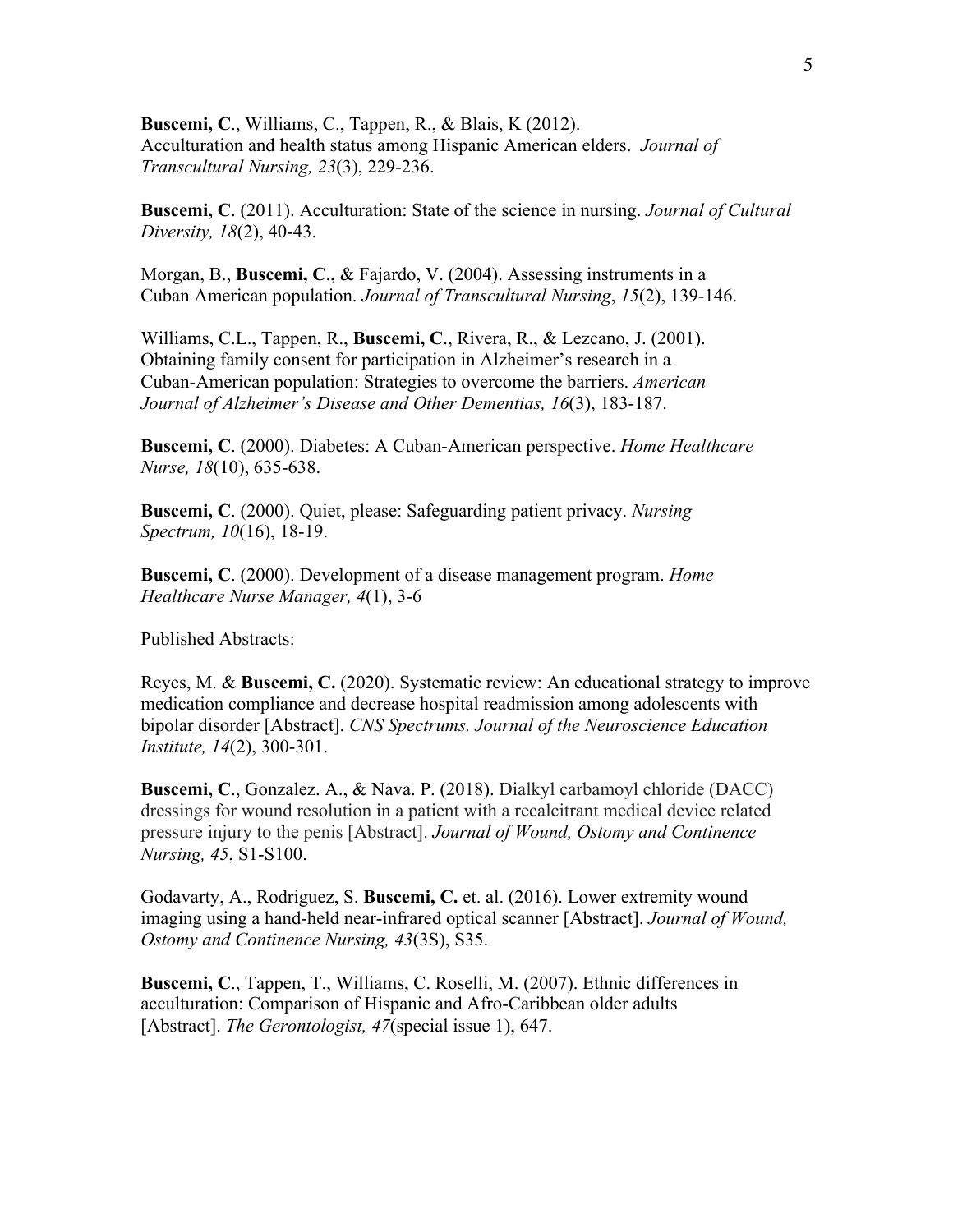**Buscemi, C**., Williams, C., Tappen, R., & Rosselli, M. (2006). Acculturation and health status among Hispanic American elders [Abstract]. *The Gerontologist*, 46(special issue 1), 509.

Williams, C., **Buscemi, C**., Rittman, M., Gubrium, J., Young, M., Boylstein, C., & Chumbler, N. (2003). Cultural differences in stroke recovery among Hispanic American veterans [Abstract]. *The Gerontologist, 43*(1), 128-129.

Presentations:

Bryant, K., **Buscemi, C**., Ferrara, S., McCamey, D., & McDaniel, V (2021, Nov 3). Panelist. *DOCs at the table: Promoting diversity, transforming nursing practice*.

Grana, A, **Buscemi, C,** & Humphrey, H. (2021, October) Increasing Knowledge of Cultural Competency in Mental Health Care Providers: A Quality Improvement Project. Poster accepted for the 47<sup>TH</sup> Annual Transcultural Nursing Society Conference. Alburquerque, NM.

**Buscemi, C**. & Gonzalez, A. (2021, August). Use of Polyurethane Foam Containing Methylene Blue, Gentian Violet, and Silver in the Treatment of Chronic Wounds. Poster presented at the Southeast Region Wound Ostomy Continence Nurses Society Annual Conference. Orlando, Fl.

Presendieu, H. & **Buscemi, C.** (2020, September). Psychosocial Interventions to Improve Medication Compliance among Opioid Addiction, Abuse or Misuse: A Systematic Review. E-Poster presented at the NPacers Virtual Conference.

Bolling, A., **Buscemi, C**., & Bueno, T. (2020, September). Screening Tool Accuracy for Identification of Depression in Patients with Coronary Artery Disease: A Systematic Review. Virtual poster to be presented at the 2020 FNA Virtual Membership Assembl

Riccio, G., Miller, A., Fenkl, E., Buscemi, C. & Framil, C.V. (accepted). Transforming Caregiver Barriers to HPV Vaccinations in African-Americans and Afro-Caribbeans: A Cultural Collaboration. Poster presented at the Sigma's 31<sup>st</sup> International Nursing Research Congress. Abu Dhabi, United Arab Emirates.

Reyes, M., & **Buscemi, C.** (2019, November). Systematic Review: An educational strategy to improve medication compliance and decrease hospital readmission among adolescents with bipolar disorder. Poster presented at the 15<sup>th</sup> NEI Congress. Colorado Springs, CO.

Civil, C. & **Buscemi, C.** (2019, April) Barriers to education on type 2 diabetes in the Afro-Caribbean adult population: A systematic Review. Poster presented at the 9<sup>th</sup> Annual FNA South Region Symposium. Hallandale Beach, Fl.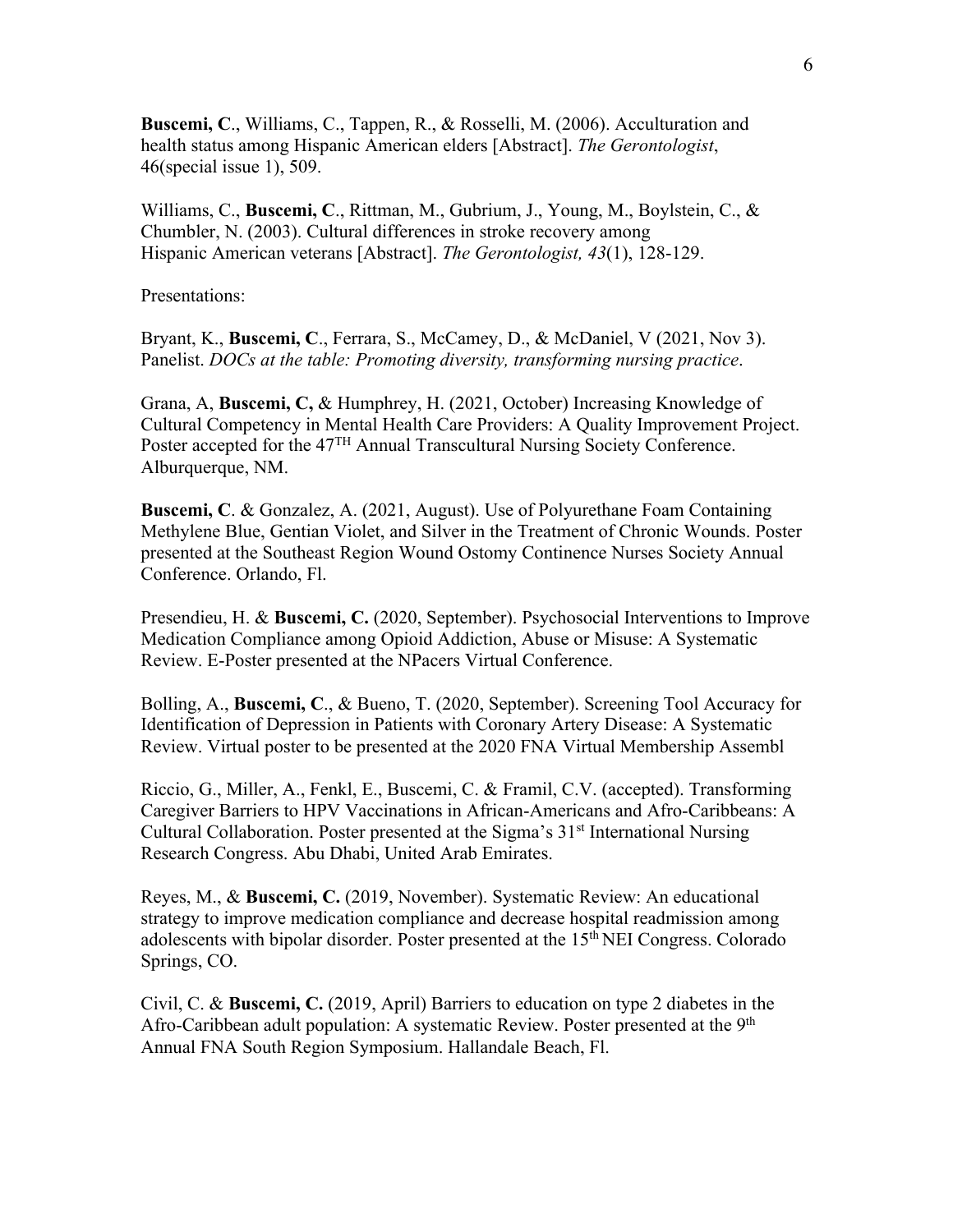Airy, A. & **Buscemi, C.** (2019, February). Barriers to knowledge in asthma selfmanagement in African American adolescents. Poster presented at the 2019 Florida Asthma Coalition Summit. Fort Myers, Fl.

Gonzalez, A., Delgado, V. & **Buscemi, C.** (2018, September). Wound Closure Rates: A Comparison Between APRN and PCP Treatment. Poster presented at the Southeast Region Wound, Ostomy, Continence Nurses Society Annual Conference. Myrtle Beach, S.C.

Riccio, G., Fenkle, E., **Buscemi, C**. & Miller, A. (2018, July). Caregiver barriers to HPV vaccination in the African American and Afro-Caribbean populations. Presented at the Sigma Theta Tau 29th International Nursing Research Congress. Melbourne, Australia.

**Buscemi, C**., Gonzalez. A., & Nava. P. (2018, June). Dialkyl carbamoyl chloride (DACC) dressings for wound resolution in a patient with a recalcitrant medical device related pressure injury to the penis. Presented at the 50<sup>th</sup> Annual Wound Ostomy and Continence Nurses Society. Philadelphia, PA.

Suarez, C. & **Buscemi, C.** & Gambon, T. (2017, April). Cultural bias in screening Hispanic children for autism. A systematic review. Presented at the 29<sup>th</sup> Annual Eastern Nursing Research Society Conference. Philadelphia, PA.

**Buscemi, C.** (2016, July). Advances in wound care. Presented at the Florida International University Herbert Wertheim College of Medicine International Symposium on Primary Care. Miami Beach, Fl.

Godavarty, A., Rodriguez, S. **Buscemi, C.** et. al. (2016, June). Lower extremity wound imaging using a hand-held near-infrared optical scanner. Poster presented at the WOCN Society & CAET Joint Conference. Montreal, Canada.

Fang, R., Pang, X., Dadkhah, A., Lei, J., Solis, E., Rodriguez, S., Perez-Clavijo, F., Wigley, S., **Buscemi, C**., & Godavarty, A. (2016, April). Automatic segmentation of lower extremity ulcers in near-infrared optical imaging. Poster presented at the International Symposium on Biomedical Imaging. Prague, Czech Republic.

Godavarty, A., Rodriguez, S., Jayachandran, M., Lei, J., Solis, E., Gonzalez, S., Perez-Clavijo, F., Wigley, S., & **Buscemi, C.** (2015, December). Point-of-care wound imaging using a portable near-infrared optical scanner. Poster presented at the  $2<sup>nd</sup>$  annual Innovations in Wound Healing Conference. Duck Key, Fl.

Fang, R., Pang, X., Dadkha, A., Lei, J., Solis, E., Rodriguez, S., Perez-Clavijo, F., Wigley, S., **Buscemi, C**., & Godavarty, A. (2015, December). Wound segmentation in near-infrared optical imaging. Poster presented at the 2<sup>nd</sup> annual Innovations in Wound Healing Conference. Duck Key, Fl.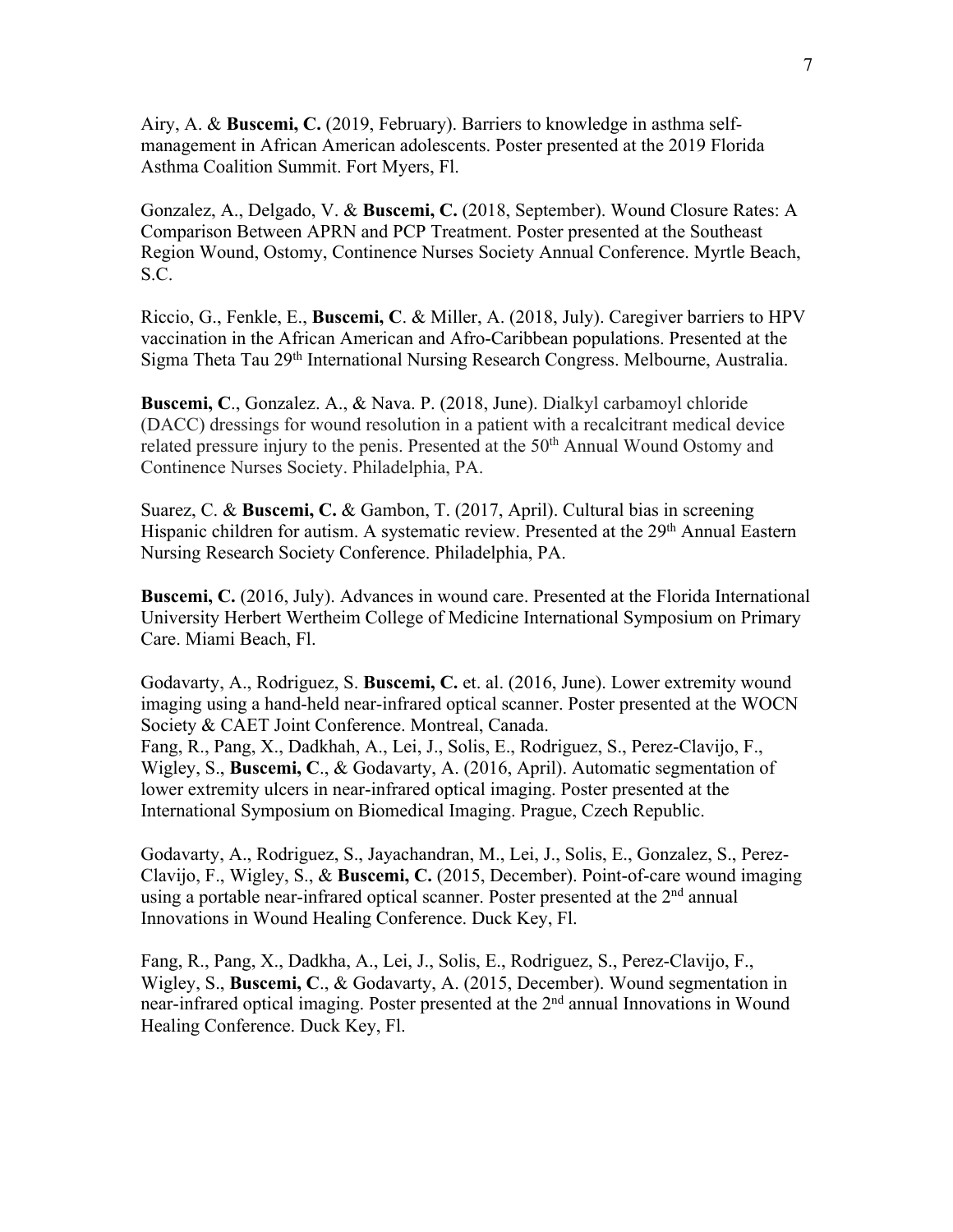Buscemi, C. (2015, September). Kennedy Terminal Ulcer: A case study. Poster presented at the 2015 Southeast Region Wound Ostomy & Continence Nurses Society Conference. Orlando, Fl.

Buscemi, C. (2015, April). *Wound basics. Putting the pieces of the puzzle together*. Presented at the 2015 Interprofessional Geriatric Training: Nursing Module. Sponsored by Florida Atlantic University College of Nursing and the Miami Area Geriatric Education Center. Boca Raton, Fl.

Buscemi, C. (2014, April). *Wound basics. Putting the pieces of the puzzle together*. Presented at the 2014 Intensive Geriatric Training, Nursing Module. Sponsored by the University of Miami Miller School of Medicine, Miami Area Geriatric Education Center. West Palm Beach, Fl

Buscemi, C. & Romeo, C. (2013, September). *Wound healing, angiotensin converting enzyme inhibition and collagen-containing products.* Presented at the 2013 Southeast Region Wound Ostomy & Continence Nurses Society Conference. Charleston, SC.

Buscemi, C. (2013, April). *Pressure ulcer care*. Presented at the 2013 Intensive Geriatric Training, Nursing Module. Sponsored by the University of Miami Miller School of Medicine, Miami Area Geriatric Education Center. West Palm Beach, Fl

Buscemi, C. (2012, March). *Pressure ulcer care*. Presented at the 2012 Intensive Geriatric Training, Nursing Module. Sponsored by the University of Miami Miller School of Medicine, Miami Area Geriatric Education Center. Boca Raton, Fl

Buscemi, C., Brown, E. & Friedemann, ML. (2012, February) *Depression and caregiver burden among Hispanic families*. Poster presented at the 26<sup>th</sup> Annual Southern Nursing Research Society Conference. New Orleans, LA.

Buscemi, C. (2011, April). *Pressure ulcer care*. Presented at the 2011 Intensive Geriatric Training, Nursing Module. Sponsored by the University of Miami Miller School of Medicine, Miami Area Geriatric Education Center. Boca Raton, Fl.

Buscemi, C. (2011, March). *Pressure ulcer prevention and management*. Presented at the CAC-Florida Quarterly Physician/Medical Director's Meeting, Miami, Fl.

Buscemi, C., Williams, C., Tappen, R. Sanchez, T. *Function and health status across four ethnic groups.* (2010, November) Symposium presented at the 63rd Gerontological Society of America Scientific Meeting, New Orleans, LA.

Buscemi, C. (2010, March). *Pressure ulcer care*. Presented at the 2010 Intensive Geriatric Training, Nursing Module. Sponsored by the University of Miami Miller School of Medicine, Miami Area Geriatric Education Center. Boca Raton, Fl.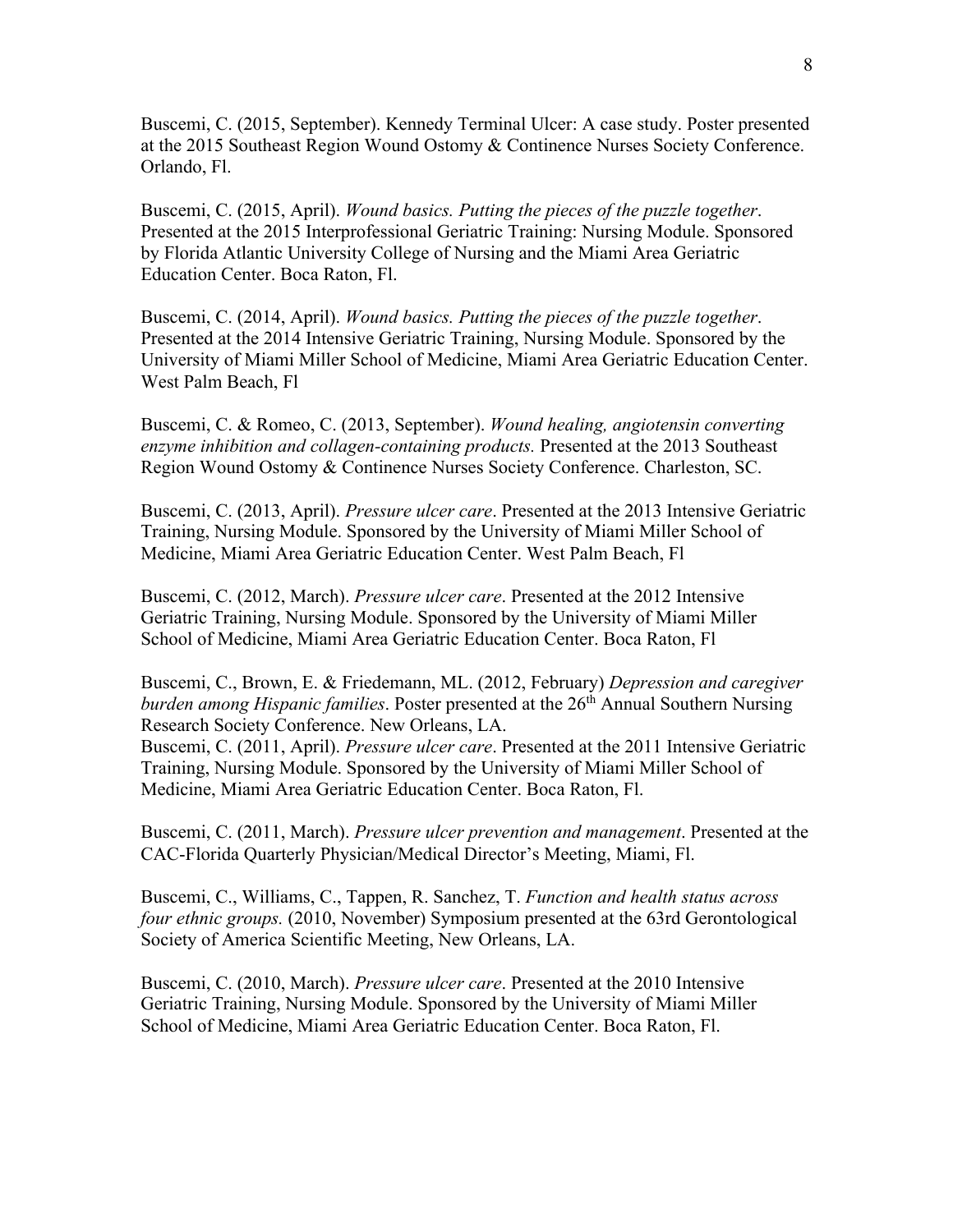Buscemi, C. (2010, March) *Looking at interventions that support best nursing practices*. Presented at the 2010 Evidenced Based Care Conference at Jackson Health Systems. Miami, Fl.

Buscemi C, Ambrosia, T., & LePage, C. (2010, March). *DNP - The future of advanced practice*. Panel discussion presented at the Nurse Practitioner Council of Miami Dade Spring Symposium. Miami Shores, Fl.

Buscemi, C. (2009, March). *Pressure ulcer care*. Presented at the 2009 Intensive Geriatric Training, Nursing Module. Sponsored by the University of Miami Miller School of Medicine, Miami Area Geriatric Education Center. Boca Raton, Fl.

Buscemi, C., Tappen, T., Williams, C. Roselli, M. (November 2007). Ethnic Differences in Acculturation: Comparison of Hispanic and Afro-Caribbean Older Adults. Symposium presented at the 60th Gerontological Society of America Annual Scientific Meeting. San Francisco, CA Buscemi, C., Williams, C., Tappen, T, Roselli, M. (November 2006). Acculturation

and Health Status Among Hispanic American Elders. Poster presented at the 59th Gerontological Society of America Annual Scientific Meeting. Dallas , TX.

Buscemi, C. (April 2006). STDs and Aging. Presented at the 2006 Intensive Geriatric Training, Nursing Module. Sponsored by the University of Miami Miller School of Medicine, Miami Area Geriatric Education Center. South Miami, Fl.

Buscemi, C. (February 2005). STDs and Aging. Presented at the 2005 Intensive Geriatric Training, Nursing Module. Sponsored by the University of Miami Miller School of Medicine, Miami Area Geriatric Education Center. Hollywood, Fl. Buscemi, C. (November 2004). Acculturation and Health Status Among Hispanic American Elders (Proposal). Presented at the Grantmakers in Aging Annual Conference. Miami, Fl.

Williams, C. & **Buscemi, C**. (November 2004). Cultural Differences in Stroke Recovery Among Hispanic American Veterans. Poster presented at the Grantmakers in Aging Annual Conference. Miami, Fl.

Williams, C. & **Buscemi, C**. (November 2003). Cultural Differences in Stroke Recovery Among Hispanic American Veterans. Paper & Poster presented at the 56th Gerontological Society of America Annual Scientific Meeting. San Diego, CA.

Buscemi, C & Williams, C. (November 2003). Cultural Differences in Stroke Recovery Among Hispanic American Veterans. Poster presented at the John A. Hartford Foundation Geriatric Nursing Initiative Leadership Conference. San Diego, CA.

Buscemi, C. (November 2003). HIV Testing Technology. Presented at the Jackson Health System HIV Counseling, Testing, Referral and Reporting Course. Miami, Fl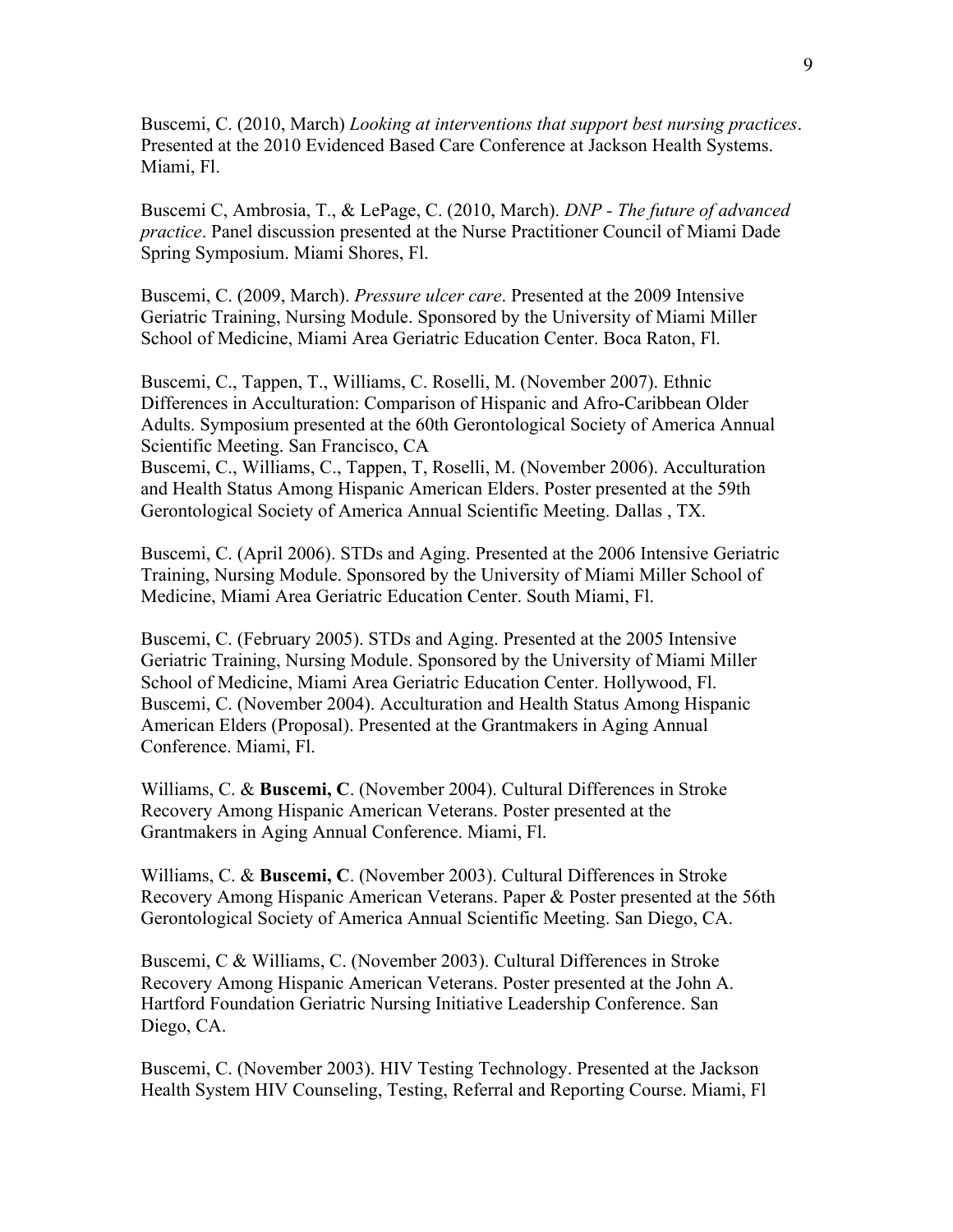Buscemi, C. (March 2003). HIV Update. Presented at the Third Annual HIV Nursing Symposium. Association of Nurses in AIDS Care. Greater Ft. Lauderdale Chapter. Ft. Lauderdale, Fl.

Buscemi, C. (December 2002). HIV and Aging. Presented at the 2002 Intensive Geriatric Training, Nursing Module. Sponsored by the University of Miami School of Medicine, Miami Area Geriatric Education Center. Hollywood, Fl.

Williams, C., Sanchez, T., & **Buscemi, C.** (August 2002). Doctoral opportunities in Geriatric Nursing: Student Scholars of the John A. Hartford Foundation. Presented at the University of Miami School of Nursing, Fall Doctoral Forum.

Buscemi, C. (August 2002). Tolerability of Medication Assessment Instrument Demonstrates Correlation Between Severity of Drug Side Effects, Their Impact on Activities of Daily Living, and Perceived Quality of Life. Presented at the University of Miami School of Medicine, Division of Infectious Diseases, Clinical Immunology Research Unit, Clinical Forum. Miami, Fl.

Sipes, C., Jones, S., Kauschinger, E., Brown, B., Johnson, B., Joy, C., **Buscemi, C**., Rossi, D., Berger, B., & Relf, M. (July 2002). Tolerability of Medication Assessment Instrument Demonstrates Correlation Between Severity of Drug Side Effects, Their Impact on Activities of Daily Living, and Perceived Quality of Life. Poster presented at the XIV International AIDS Conference. Barcelona, Spain

Sipes, C., Jones, S., Kauschinger, E., Brown, B., Johnson, B., Joy, C., **Buscemi, C**., Rossi, D., Berger, B., & Relf, M. (June/July 2002). Tolerability of Medication Assessment Instrument Demonstrates Correlation Between Severity of Drug Side Effects, Their Impact on Activities of Daily Living, and Perceived Quality of Life. Poster presented at the American Nurses Association Biennial Convention. Philadelphia, PA.

Buscemi, C. (October 2001) Treating for success: Optimal HIV Management. Lecture sponsored by Abbott Laboratories. Coral Gables, Fl.

Buscemi, C. (June 2001) Nursing's current and future roles in a changing healthcare environment. Presented at the Intensive Geriatric Training Conference sponsored by the Miami Area Geriatric Education Center. Miami Veterans Administration. Miami, Fl.

Williams, C.L., & **Buscemi, C**. (November 2000) Barriers to recruitment and obtaining informed consent in a Hispanic population. Presented at the 53rd Gerontologic Society of America Annual Scientific Meeting. Washington, D.C.

Morgan, B.S. & **Buscemi, C**. (May 2000). Collecting pilot data for a study of Cuban-Americans with type 2 diabetes. Paper presented at research program co-sponsored by the Veterans' Administration Medical Center and Sigma Theta Tau, Beta Tau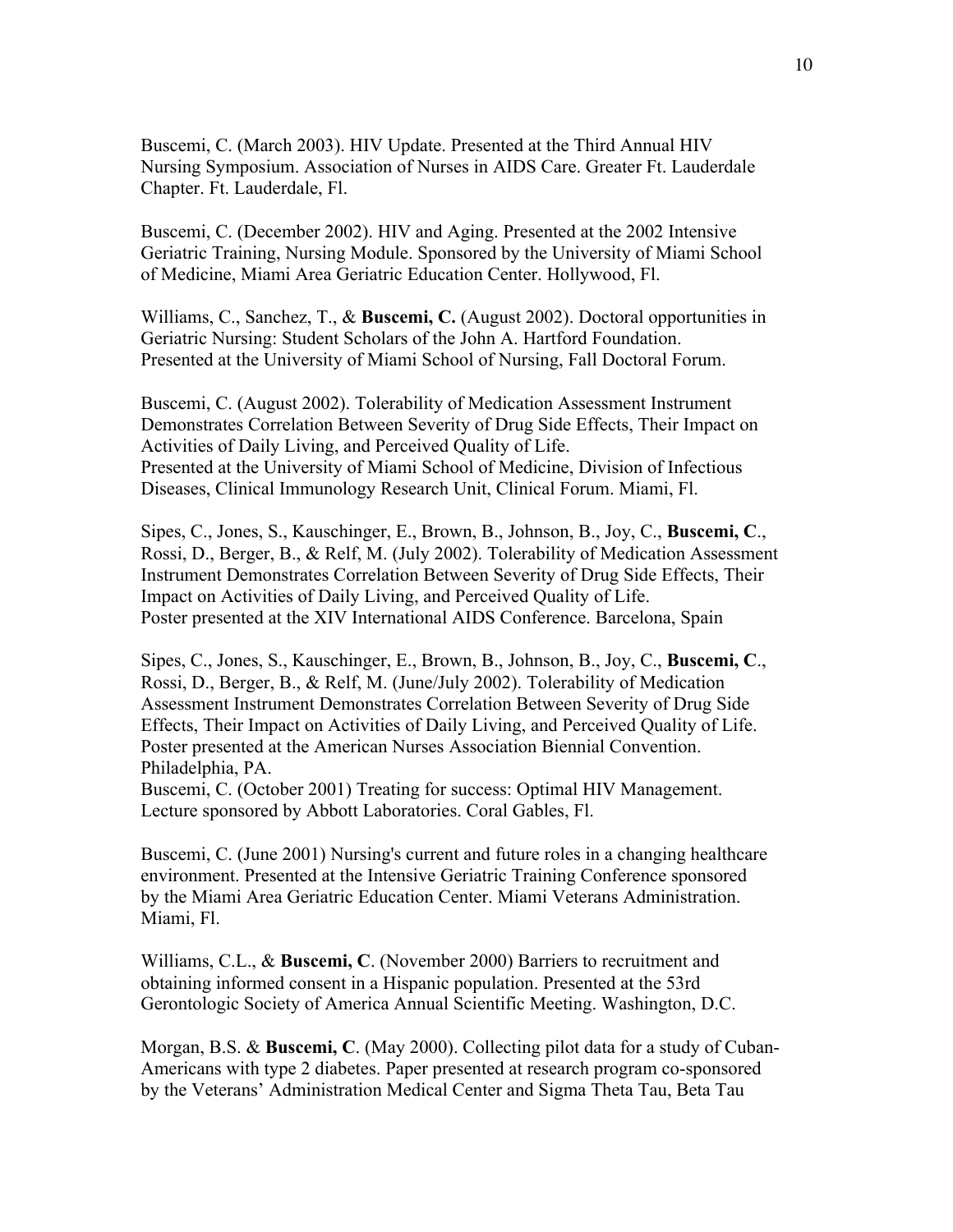Chapter, Miami, Fl.

Guest Lecturer, University of Miami School of Nursing, Care of the Aging Adult Class – February 2004. HIV in Older Persons.

Guest Lecturer, University of Miami School of Nursing, Psychiatric/Mental Health Nursing Class – February 2003. Mental Health and Hispanics.

Guest Lecturer, Florida International University, Women and Children's Health Epidemiology Class, Master of Public Health Program. July 30, 2002. HIV: Strategies for Prevention.

Guest Lecturer, University of Miami School of Nursing, Community Health Nursing Class – April 11, 2000. Current Issues in Home Health Care

Guest Lecturer, University of Miami School of Nursing, Community Health Nursing Class – April 13, 1999. Current Issues Home Health Care & Disease Management.

RESEARCH ACTIVITIES: Submitted Proposals for Funding:

Compact and Affordable, Non-intrusive mmWave and IoT enabled skin monitors - A Synergy for Chronic Skin Wound Evaluation and Prognosis. NSF 20-593 Role: Clinical Consultant Funding Agency: National Science Foundation Total Costs: \$174,995 Submitted: 5/2021 Status: Funded

Prognostic optical imaging of blood flow changes to venous leg ulcers in aged populations undergoing the gold-standard compression therapy. NIH (R01) PA-16-230 Role: Co-I Funding Agency: National Institute of Aging, National Institute of Nursing Research Total Costs: \$1,097,037 Submitted 2/2017 Status: Not funded

Differentiate healing and non-healing diabetic foot ulcers using a portable, non-contact near-infrared optical scanner AHRQ Small Research Grant Program (R03) PA-15-147. Role: Co-I Funding Agency: Dept. of Health and Human Services

Total Costs: Submitted: 10/2015; Resubmitted 7/2016 Status: Not discussed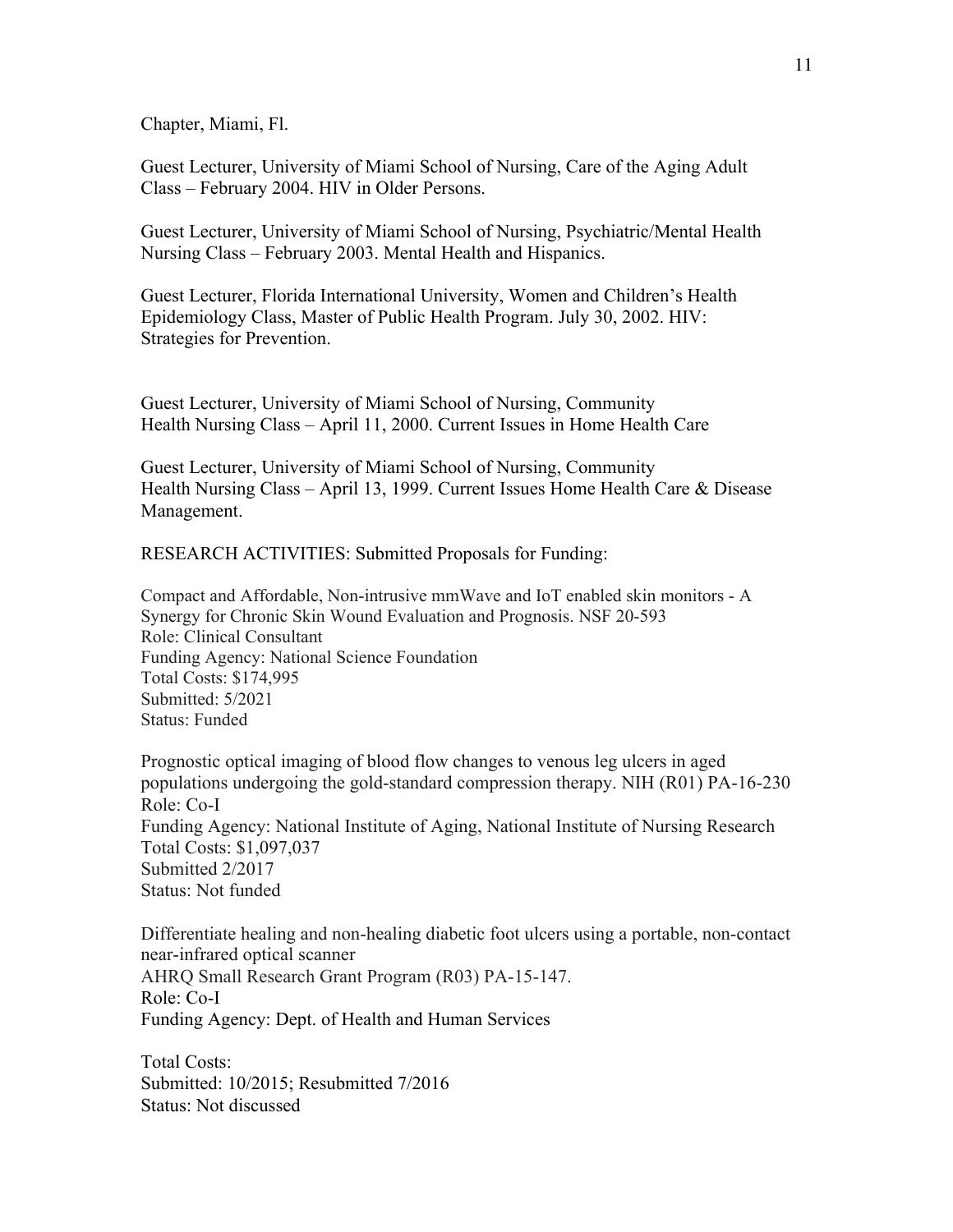A non-radiative NIR imaging approach using NIROS for objective subsurface monitoring of diabetic wound healing. NIH-R21, PA-12-157 Funding Agency: The National Institute of Diabetes and Digestive and Kidney Diseases Role: Co-I Total Costs: \$389,917 Submitted: 2/25/15 Status: Not Funded

Diabetic wound healing studies using a noncontact near infrared optical scanner Funding Agency: DiaComp Program Role: Co-I Total Costs: \$ 99980.00 Submitted: 5/2015 Status: Not Funded

### Other Research Activities:

Protocol Associate: Near-infrared optical imaging of wounds/ulcers. IRB-18-0025-AM01 Data Collection, 2003-2005. Culture Bias in Testing Expressive Ability in Dementia. University of Miami/Florida Atlantic University Schools of Nursing.

Data Analysis, Spring 2003. Cultural Difference in Stroke Recovery After Discharge Home. University of Miami School of Nursing.

Site Coordinator. September 2001-December 2001. Pilot study for the development of an instrument to measure medication tolerability in individuals with HIV disease. Abbott Laboratories.

Site Coordinator. September 2001-December 2001. Performance of

lopinavir/ritonovir tolerability in HIV individuals. Abbott Laboratories.

Site Coordinator. August 2001-October 2001. Tenofovir expanded access program. Gilead Sciences.

Research Assistant. January 2000-August 2001. Effect of exercise on function of nursing home residents with Alzheimer's disease. University of Miami School of Nursing.

Research Assistant. August 1999-December 1999. Collecting pilot data for a study of Cuban-Americans with type 2 diabetes. University of Miami School of Nursing.

Chair or Member: Thesis/DNP Project/Dissertation Committees:

Olga Alvarez (DNP). Educational Intervention to improve self-management in DM2 outpatients. Completed November 2015

Heido Rojas (DNP). Educational Intervention to improve self-management in DM2 community center patients. Completed November 2015

Jorge Rosello (DNP). Use of geragogy in preoperative patient teaching. Completed November 2015

Martha Bertin (DNP). Efficacy of Virtual Sepsis Unit. Completed May 2016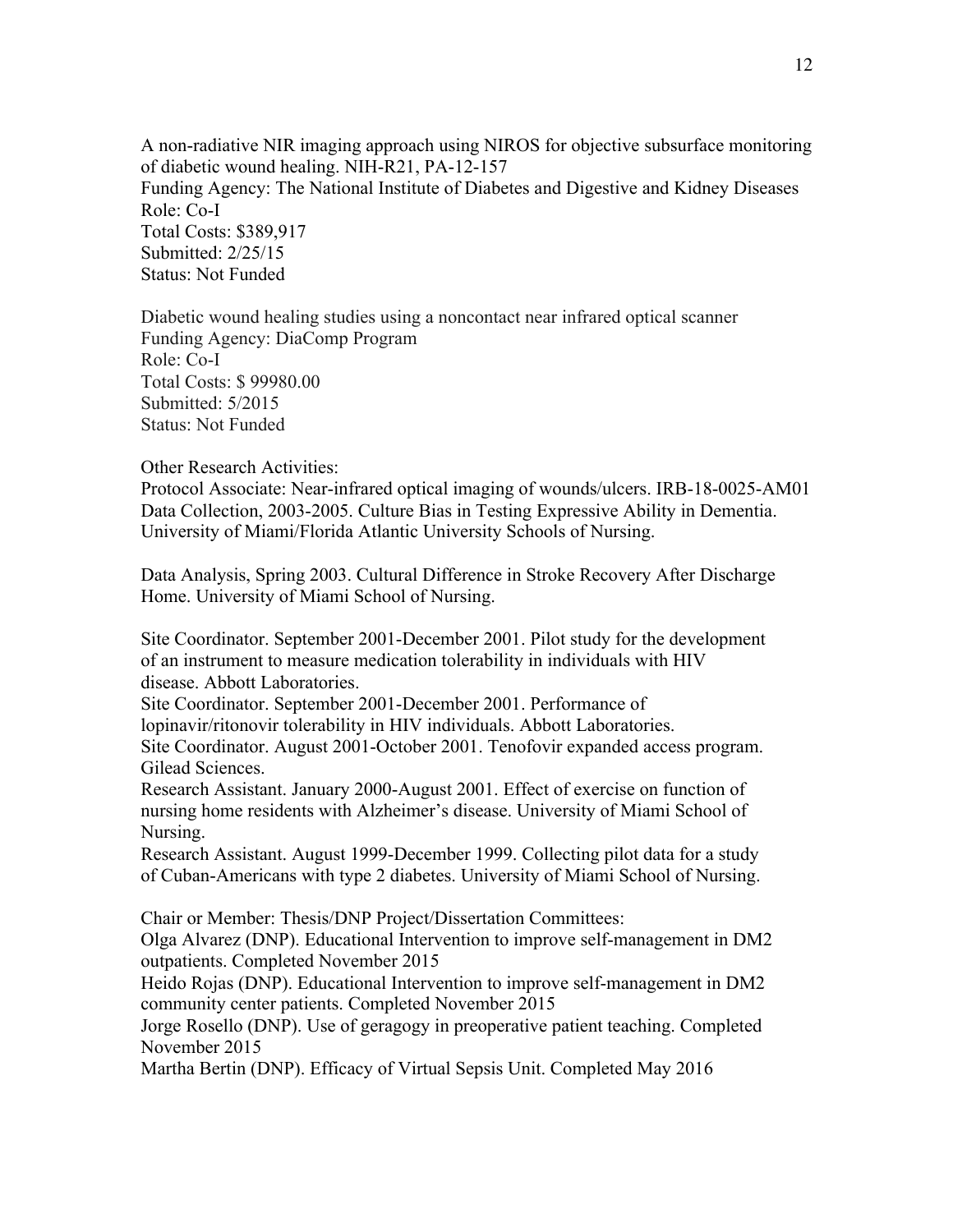Mutessa Murray (DNP) Advanced Practice Nurse's Role in Decreasing Readmission Rates by Telemonitoring High Risk Heart Failure patients. Completed May 2016

### PROFESSIONAL ACTIVITIES

Memberships:

American Nurses Association

Florida Nurses Association. Social Justice Task Force 2021, Awards Committee 2017 American Association of Nurse Practitioners. Social Media Task Force 2019- Wound, Ostomy, Continence Nurses Society. Membership Engagement Committee

2021-, Membership Committee 2019-2021

National Organization of Nurse Practitioner Faculties Sigma Theta Tau International – Beta Tau Chapter, President Elect 2000-2002, Board

of Directors 2008-2009, 2011

Southern Nursing Research Society Nominations Committee 2013 President, University of Miami School of Nursing and Health Sciences Alumni Association, 2006-2007

University of Miami Alumni Association Council, 2006-2007

## Book/Manuscript/Abstract Reviewer:

Editorial Board: Journal of the American Association of Nurse Practitioners 2021-

Editorial Board: Wound Management & Prevention (formerly OWM) 2016-

Editorial Reviewer: International Wound Journal 2019-

Editorial Reviewer: Journal of Transcultural Nursing 2016-

Editorial Reviewer: Journal of the American Association of Nurse Practitioners 2016-

Editorial Reviewer: Journal of Wound, Ostomy and Continence Nursing 2014-

Editorial Reviewer: Western Journal of Nursing Research 2013-

Editorial Reviewer: Southern Online Journal of Nursing Research 2010.

Editorial Reviewer: Hispanic Health Care International. 2009.

Editorial Reviewer: Lippincott, Williams, & Wilkins Publications. 2006-

Editorial Reviewer: Home Healthcare Nurse & Home Healthcare Nurse Manager*.* 1998-2000, 2001-2003.

Book Reviewer: Science and Modern Thought in Nursing: Pragmatism & Praxis for Evidence-Based Practice. Lippincott, Williams, & Wilkins Publications: Oct-2012

FIU College of Nursing "30 Years of Nursing Research" Symposium: Abstract Reviewer Southern Nursing Research Society Abstract Reviewer for 2013 Annual Meeting Florida Nurses Foundation Research Grant Reviewer, 2008-2009, 2009-2010 Sigma Theta Tau International – Beta Tau Chapter, Research Grant Reviewer, 2008-

# EXTERNAL REVIEWER:

Reviewer for candidate for Clinical Associate Professor (Fall 2018) Wayne State University College of Nursing, Detroit MI.

University Committee Membership: